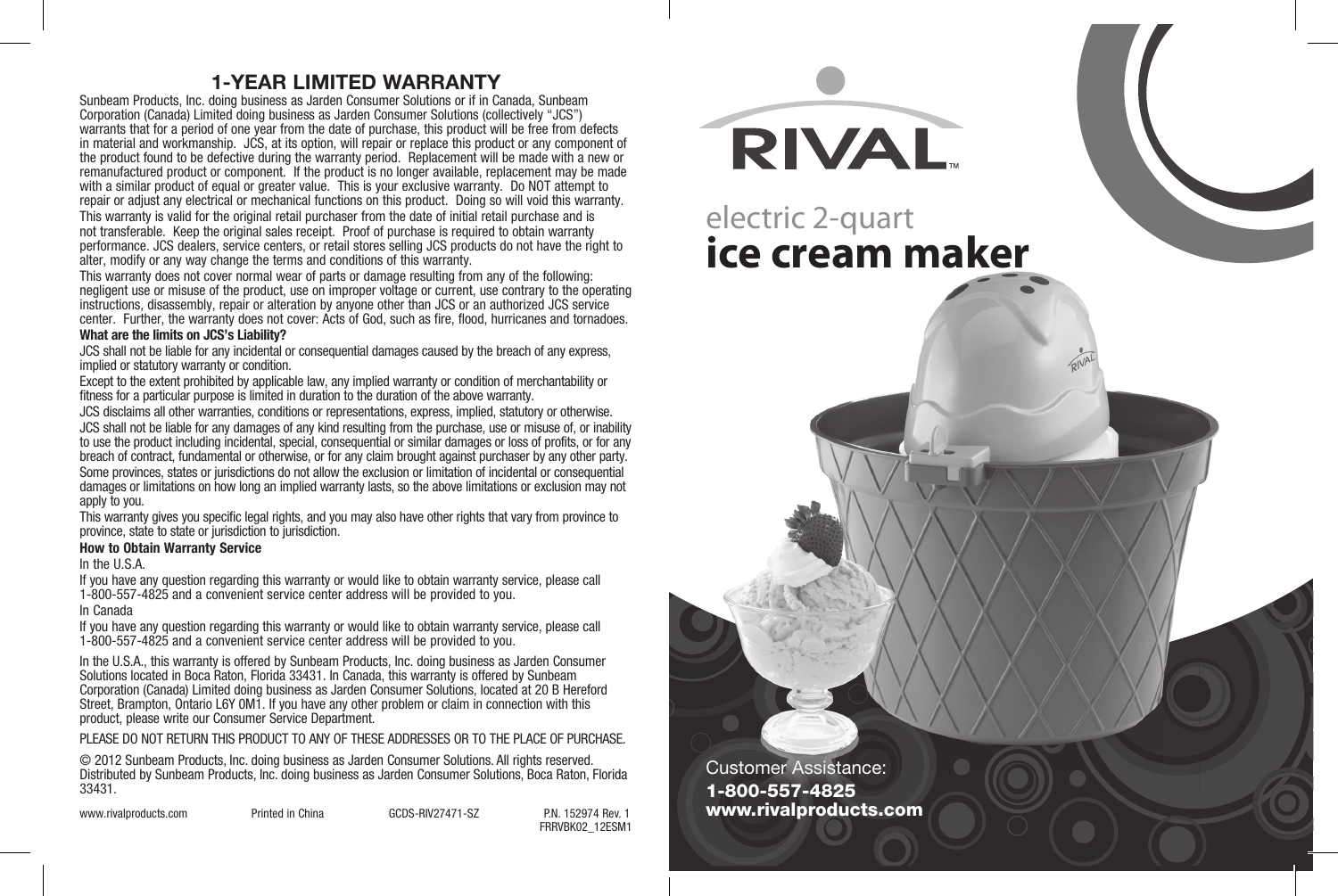# **IMPORTANT SAFEGUARDS**

**When using electrical appliances, basic safety precautions should always be followed including the following:**

# **READ ALL INSTRUCTIONS BEFORE USE**

- 1. To protect against fire, electric shock and personal injury, do not immerse appliance, its cord or plug, in water or other liquid.
- 2. Close supervision is necessary when any appliance is used by or near children.
- 3. Unplug from outlet when not in use, before putting on or taking off parts, and before cleaning.
- 4. Avoid contact with moving parts. Keep hands, hair, clothing, as well as spatulas and other utensils away during operation to reduce the risk of injury to persons and/or damage to the appliance.
- 5. Do not operate any appliance with a damaged cord or plug, or after appliance malfunctions or is dropped or damaged in any manner. Return appliance (see warranty) for examination, repair or electrical or mechanical adjustment.
- 6. The use of accessory attachments not recommended or sold by the appliance manufacturer may result in fire, electric shock or personal injury.
- 7. Do not use outdoors.
- 8. Do not let cord hang over edge of table or counter, or touch hot surfaces, including the stove.
- 9. To disconnect, unplug from wall outlet.
- 10. Do not operate your Ice Cream Maker while empty. Always have ice cream mixture in the ICE CREAM CANISTER when you plug in the unit.
- 11. Do not use extension cord.

# **SAVE THESE INSTRUCTIONS**

### This appliance is for **HOUSEHOLD USE ONLY.**

No user-serviceable parts inside. Power Unit never needs lubrication. Do not attempt to service this product.

### **POLARIZED PLUG**



This appliance has a polarized plug (one blade is wider than the other). To reduce the risk of electric shock, this plug is intended to fit into a polarized outlet only one way. If the plug does not fit fully into the outlet, reverse the plug. If it still does not fit, contact a qualified electrician. Do not attempt to modify the plug in any way. If the plug fits loosely into the AC outlet or if the AC outlet feels warm do not use that outlet.

> **Questions or Comments** 800-557-4825 or at www.rivalproducts.com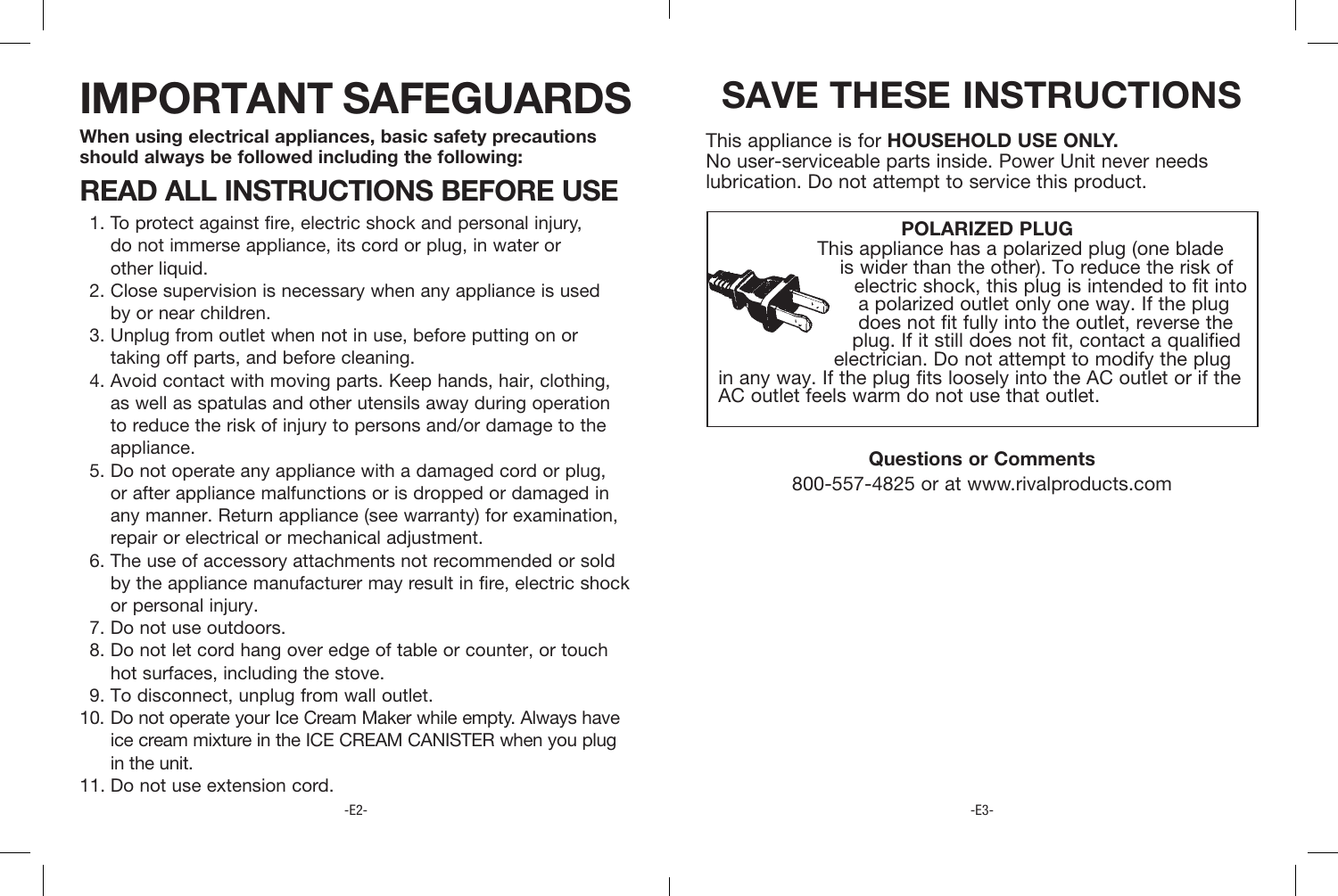### **KNOW YOUR ICE CREAM MAKER**

### **A. SCOOP MOTOR**

Top mounted. Engages PADDLE and locks to bucket.

### **B. COVER**

Tab in COVER fits over notch in the ICE CREAM CAN.

### **C. PADDLE**

Stem on top fits through hole in center of COVER, and engages SCOOP MOTOR.

### **D. ICE CREAM CANISTER**

Holds ice cream mixture.

### **E. KEY LOCKS**

KEY LOCKS are used to secure SCOOP MOTOR to BUCKET (see diagram shown on bottom left of this page for locking instructions)

### **F. BUCKET**

Holds rock salt and ice.





**E**



# **HOW TO USE YOUR ICE CREAM MAKER**

**NOTE:** Before using for the first time, wash all parts except SCOOP MOTOR (see "HOW TO CLEAN YOUR ICE CREAM MAKER").

- 1. Begin with ICE CREAM CANISTER outside of BUCKET. Pour premixed ice cream recipe or mixture into ICE CREAM CANISTER. Do not fill ICE CREAM CANISTER more than 3/4 full, as mixture will expand during freezing.
- 2. Insert PADDLE, making sure it is centered inside the CANISTER.
- 3. Place COVER on ICE CREAM CANISTER, making sure to fit the upper stem of the PADDLE into the hole on the COVER.
- 4. Place covered ICE CREAM CANISTER in BUCKET.
- 5. Place SCOOP MOTOR over ICE CREAM CANISTER, making sure stem of PADDLE inserts into the hole underneath the SCOOP MOTOR. Also make sure to align the support arms of the SCOOP MOTOR over the KEY LOCKS on the BUCKET. Turn the KEY LOCKS clockwise to lock the SCOOP MOTOR with the BUCKET (see the KEY LOCKS position illustration on Page E4).
- 6. Plug in power cord to outlet. Motor will automatically start, and ICE CREAM CANISTER will begin to spin. **NOTE:** The PADDLE will not turn; only the ICE CREAM CANISTER will rotate.
- 7. While ice cream maker is running, layer 2 inches of ice around bottom of BUCKET. Next sprinkle approximately ¼ cup ROCK SALT uniformly over layer of ice (See "Important Points" on next page). **MUST USE ROCK SALT. FOR BEST RESULTS USE RIVAL ROCK SALT.**
- 8. Continue adding layers of ice and ROCK SALT, until ice level reaches top of rotating ICE CREAM CANISTER.
- 9. Ice cream should churn approximately 30-40 minutes or until desired consistency is reached. Note: Motor will not stop automatically when ice cream is ready. To check consistency, unplug motor, and remove MOTOR SCOOP and COVER. Replace MOTOR SCOOP and COVER and plug in motor to continue churning.

**NOTE:** Should ice cream maker stop before churning is complete (approximately 30-40 minutes), check to see if large ice cubes are jammed against the rotating ice cream canister. (See "Important Points")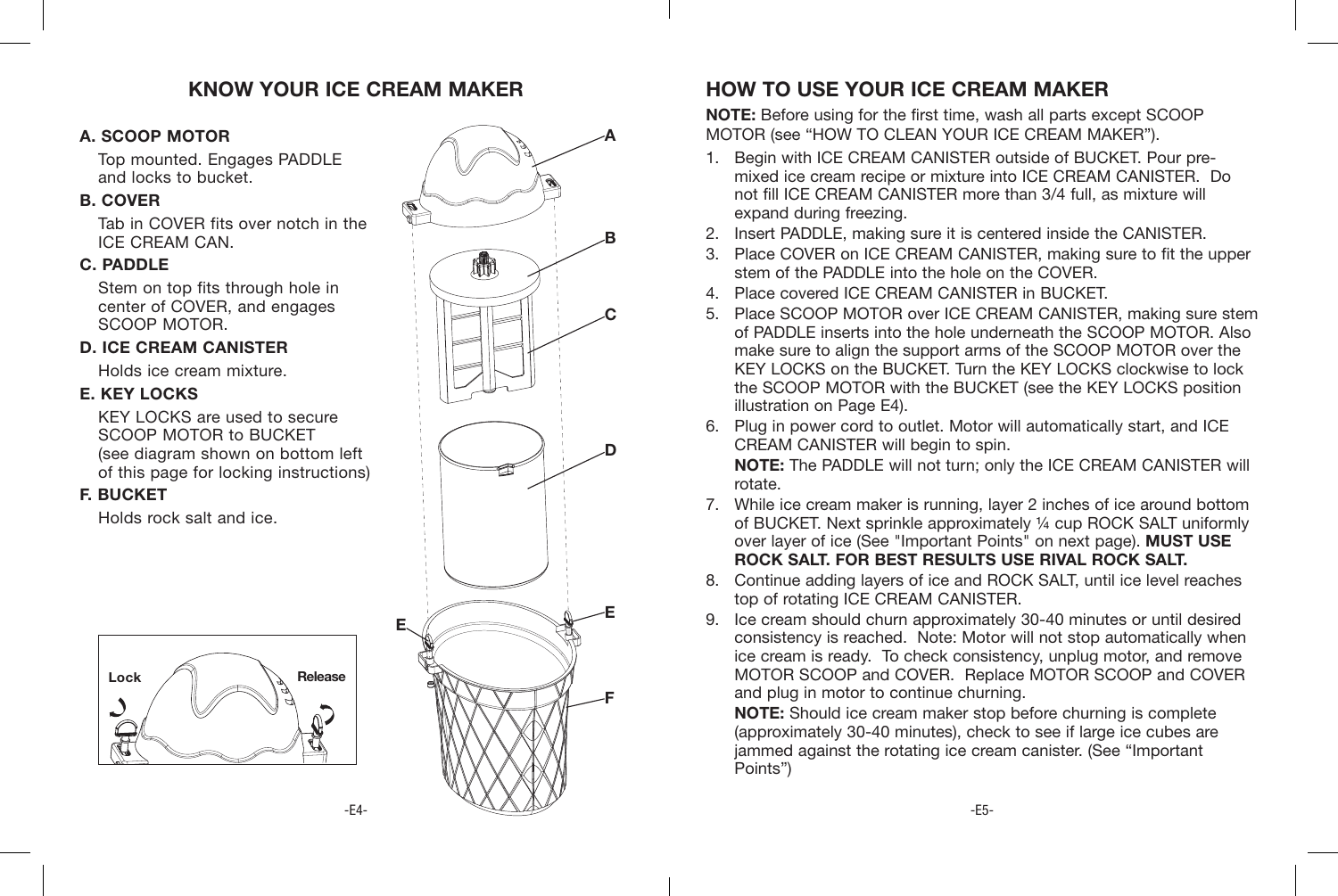10. When desired ice cream consistency is reached, unplug unit and remove MOTOR SCOOP. Carefully clear away ice and salt before removing COVER. Lift out PADDLE and scrape clean with a rubber spatula. Ice cream can be eaten immediately as soft ice cream, or it can be further Hardened & Ripened according to the instructions on the next page.

## **HOW TO HARDEN AND RIPEN ICE CREAM BUCKET FREEZING METHOD**

- 1. Pack freshly mixed ice cream down into ICE CREAM CANISTER and replace COVER. Place plastic wrap over COVER and secure with a rubber band.
- 2. Replace covered ICE CREAM CANISTER into empty BUCKET.
- 3. Repack BUCKET with fresh ice and ROCK SALT layers (see "How To Use Your Ice Cream Maker", previous section) covering entire ICE CREAM CANISTER including COVER.
- 4. Cover the BUCKET with a folded towel or a few newspapers for insulation and allow to harden for two to three hours. Hardening time varies with type of ice cream mixture used.

### **HOME FREEZER METHOD**

### **Ice Cream Containers:**

- 1. Pack freshly mixed down into ICE CREAM CANISTER and replace COVER. Place plastic wrap over COVER and secure with a rubber band.
- 2. Place covered CANISTER only (no BUCKET) in home freezer for several hours.

### **Plastic Containers:**

- 1. Spoon ice cream into plastic container; allow  $\frac{1}{2}$  inch for expansion. Cover with a tight-fitting lid.
- 2. Place in home freezer for several hours.

# **HOW TO CLEAN YOUR ICE CREAM MAKER**

**SCOOP MOTOR**: Unplug. Never submerse SCOOP MOTOR in water. Wipe with a slightly damp cloth.

**ICE CREAM CANISTER, COVER, AND PADDLE:** Wash in hot, soapy water. Rinse and dry thoroughly. Important: ICE CREAM CANISTER should be towel dried; if left to "air dry," water spots may appear. Do not replace COVER until ice cream canister is dry. Do not put any parts in dishwasher.

**ICE CREAM BUCKET:** After every use, clean thoroughly to remove salt water residue.

# **IMPORTANT POINTS**

**TO ACHIEVE A SMOOTH TEXTURED ICE CREAM:** Carefully follow the ice and ROCK SALT amounts indicated. As the ice melts and the ice level decreases, add small amounts of ice and ROCK SALT to maintain the original level.

**TO LOOSEN JAMMED ICE:** Unplug the power cord and manually twist ICE CREAM CANISTER several times. Plug in cord to restart churning process. If jamming continues, add 2 cups of water to BUCKET.

**ICE CREAM** should churn approximately 30–40 minutes or until desired consistency is reached. Motor will not stop automatically when ice cream is ready. If motor stops running, please follow steps mentioned above to "LOOSEN JAMMED ICE."

**AUTO SAFETY SHUT OFF:** This ice cream maker is supplied with an AUTO SAFETY SHUT OFF. Should the motor become overheated it will turn off. In order to restart the ice cream maker, the following steps must be followed:

- 1. Unplug the ice cream maker.
- 2. Wait at least 20 minutes for motor to cool.
- 3. Plug in and operate normally.

# **Delicious Homemade Ice Cream**

For great tasting homemade ice cream, use the Rival™ Quick and Easy Ice Cream Mixes to create your favorite recipes.

It's fast, easy, and tastes great!

Rival™ ice cream mixes are packed in convenient 8 oz. packets. Each packet makes up to 2 quarts of

delicious ice cream. Available at many retail stores or for more information please visit www.rivalproducts.com. Questions or comments? 1-800-557-4825.

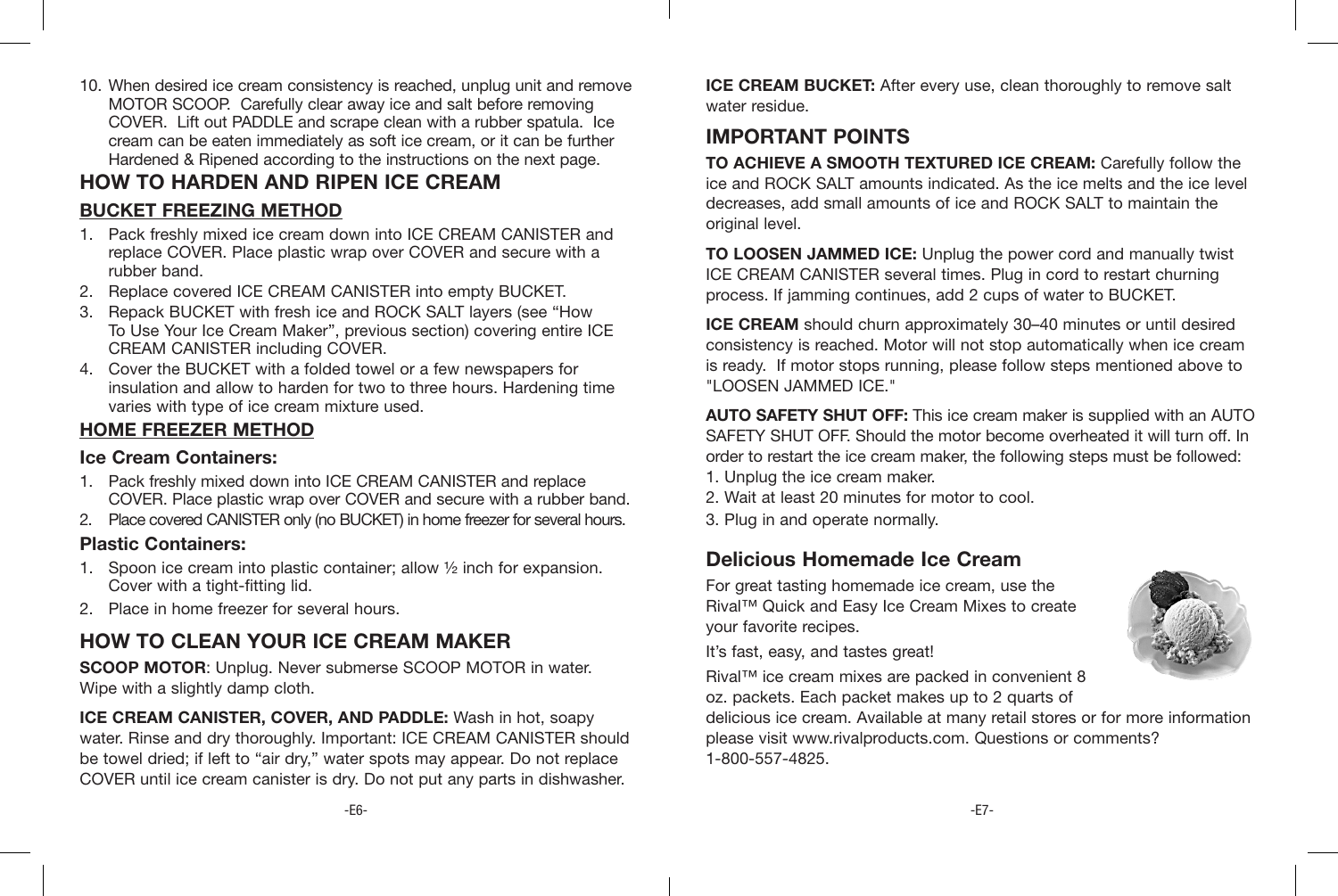# **RECIPES**

# **HINT FOR LOWER FAT RECIPES**

For lower fat content, substitute 1% milk for whole milk, whole milk for half and half; and evaporated skim milk for whipping cream. Higher fat dairy products—such as whipping cream—create a smooth, rich and creamy dessert. Lower fat dairy products create a lighter dessert with a slightly different texture.

# **VANILLA ICE CREAM**

1 cup milk Dash of salt 1 1/2 teaspoons vanilla extract 1 cup sugar

1 cup half and half 2 cups whipping cream

Scald milk until bubbles form around edge of pan. Remove from heat. Add sugar and salt. Stir until dissolved. Stir in half and half, vanilla extract and whipping cream. Cover and refrigerate 30 minutes. Freeze as directed.

### **Strawberry:**

Add 1 1/2 cups pureed strawberries to chilled mixture before freezing.

### **Banana:**

Add 1 1/2 cups mashed bananas to chilled mixture before freezing.

### **Peach:**

Add 1 1/2 cups pureed peaches to chilled mixture before freezing.

# **CHOCOLATE ICE CREAM**

| 1 1/2 cups sugar           | 1 tablespoon cornstarch             |
|----------------------------|-------------------------------------|
| 1/4 teaspoon salt          | 3 cups milk                         |
| 2 eggs, beaten             | 3 squares (1 ounce each) semi sweet |
| 2/3 cup half an half       | chocolate, melted                   |
| 1 teaspoon vanilla extract | 1 cup whipping cream                |

Combine sugar, cornstarch and salt in a saucepan. Gradually stir in milk. Cook over medium heat until mixture comes to a simmer, stirring constantly. Gradually stir about 1 cup of the hot mixture into the beaten eggs. Add to remaining hot mixture, stirring constantly. Cook and stir over medium heat until slightly thickened (about 2 minutes). Stir in melted chocolate. Beat with a whisk until mixture is smooth. Stir in half and half, whipping cream and vanilla. Cover an refrigerate 2 hours. Freeze as directed.

# **CHOCOLATE CHIP ICE CREAM**

| 1 1/4 cups milk                   | 1 1/2 cups sugar         |
|-----------------------------------|--------------------------|
| 1/2 teaspoon salt                 | 1 1/4 cups half and half |
| 1 teaspoon vanilla extract        | 3 cups whipping cream    |
| 6 ounces (1 cup) grated semisweet |                          |
| chocolate or chocolate chips      |                          |

Scald milk until bubbles form around edge of pan. Remove from heat. Add sugar and salt. Stir until dissolved. Stir in half and half, vanilla, and whipping cream. Cover and refrigerate 30 minutes. Freeze as directed. After removing PADDLE, immediately stir in chocolate.

### **Mint Chocolate chip:**

Add 1 teaspoon peppermint extract and 1/4 teaspoon green food coloring to mixture before refrigerating. Proceed as directed.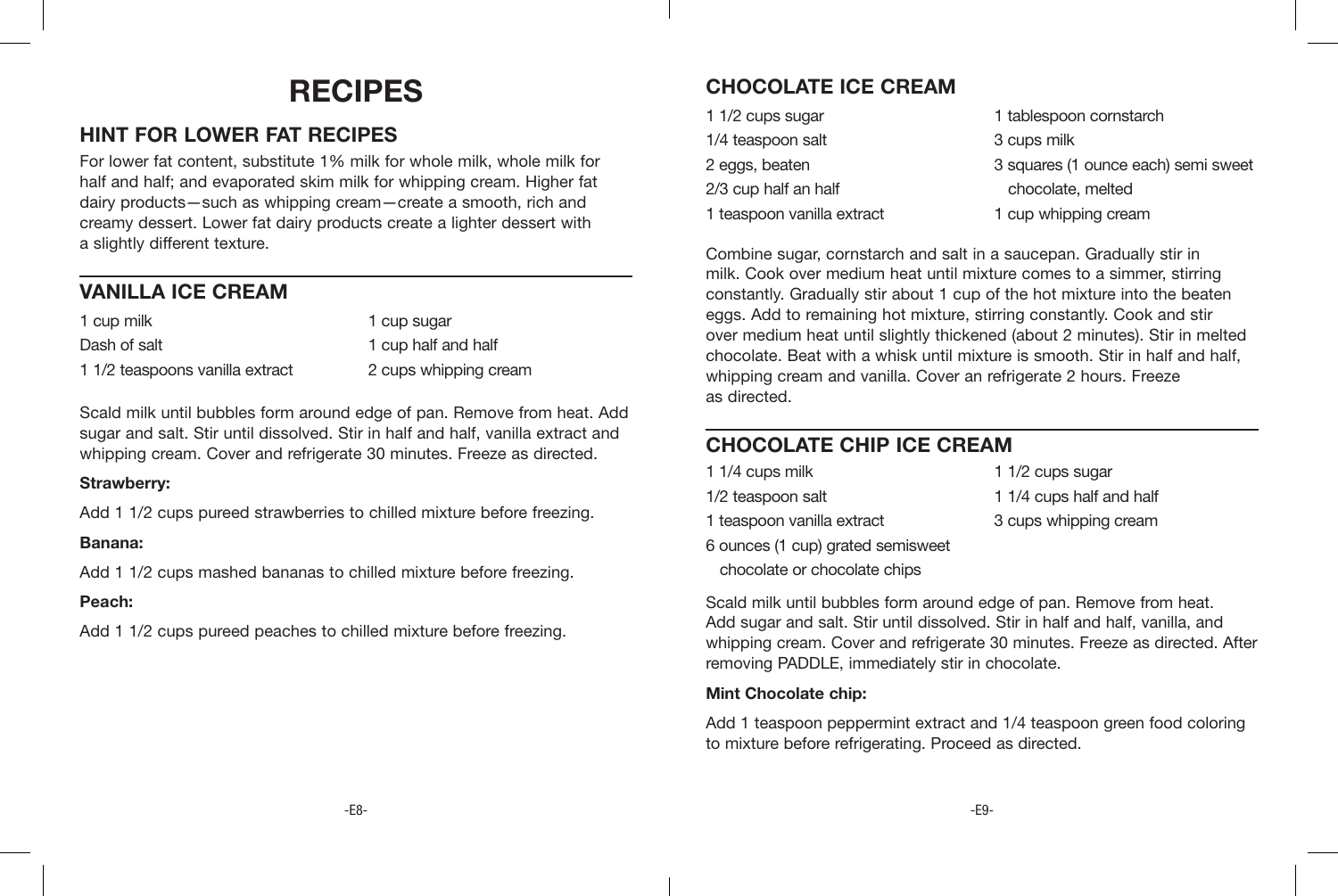# **ROCKY ROAD ICE CREAM**

1 cup milk 3⁄4 cups sugar

- 1 cup half and half
- 2 cups whipping cream
- 3/4 cups chocolate chips
- 3 squares (1 oz. each) semisweet chocolate

1⁄4 teaspoon salt 1 1/2 teaspoons vanilla extract 1 cup mini marshmallows 1/2 cup chopped pecans

Combine milk and semi sweet chocolate in saucepan. Stirring constantly, cook over medium heat until chocolate is melted. Remove from heat. Add sugar and salt. Stir until dissolved. Stir in remaining ingredients. Cover and refrigerate 30 minutes. Freeze as directed.

# **PEPPERMINT ICE CREAM**

| 1 1/4 cups milk                   | 1 cup sugar              |
|-----------------------------------|--------------------------|
| 1/2 teaspoon salt                 | 1 1/4 cups half and half |
| 1 teaspoon vanilla extract        | 3 cups whipping cream    |
| 6 ounces (1 cup) peppermint candy |                          |

Scald milk until bubbles form around edge of pan. Remove from heat. Add sugar and salt. Stir until dissolved. Stir in half and half, vanilla, and whipping cream. Cover and refrigerate 30 minutes. Place peppermint candy in a plastic bag. Break into large pieces (about 1/4 inch) with a mallet or rolling pin. Stir into chilled mixture. Freeze as directed.

# **PRALINE ALMOND FUDGE ICE CREAM**

| 1 cup light brown sugar      | 3 tablespoons flour             |
|------------------------------|---------------------------------|
| 1/4 teaspoon salt            | 2 1/2 cups milk                 |
| 1 cup half and half          | 2 cups whipping cream           |
| 2 eggs beaten                | 1 cup slivered almonds          |
| 1 tablespoon vanilla extract | 3/4 cup chocolate fudge topping |
| 2 tablespoons butter         |                                 |

Combine brown sugar, flour and salt in a saucepan. Gradually stir in milk. Cook over medium heat about 15 minutes or until thickened, stirring constantly. Gradually stir about 1 cup of the hot mixture into the beaten eggs. Add to remaining hot mixture, stirring constantly. Cook 1 minute, remove from heat. Refrigerate 2 hours.

Combine whipping cream and vanilla in large bowl, add chilled mixture by stirring with a wire whisk to combine. Sauté almonds in butter over low heat about 5 minutes. Stir into ice cream mixture. Freeze as directed. Swirl chocolate fudge topping through ice cream after it has stopped churning. (Note: This is easier to do as you transfer ice cream into another container.)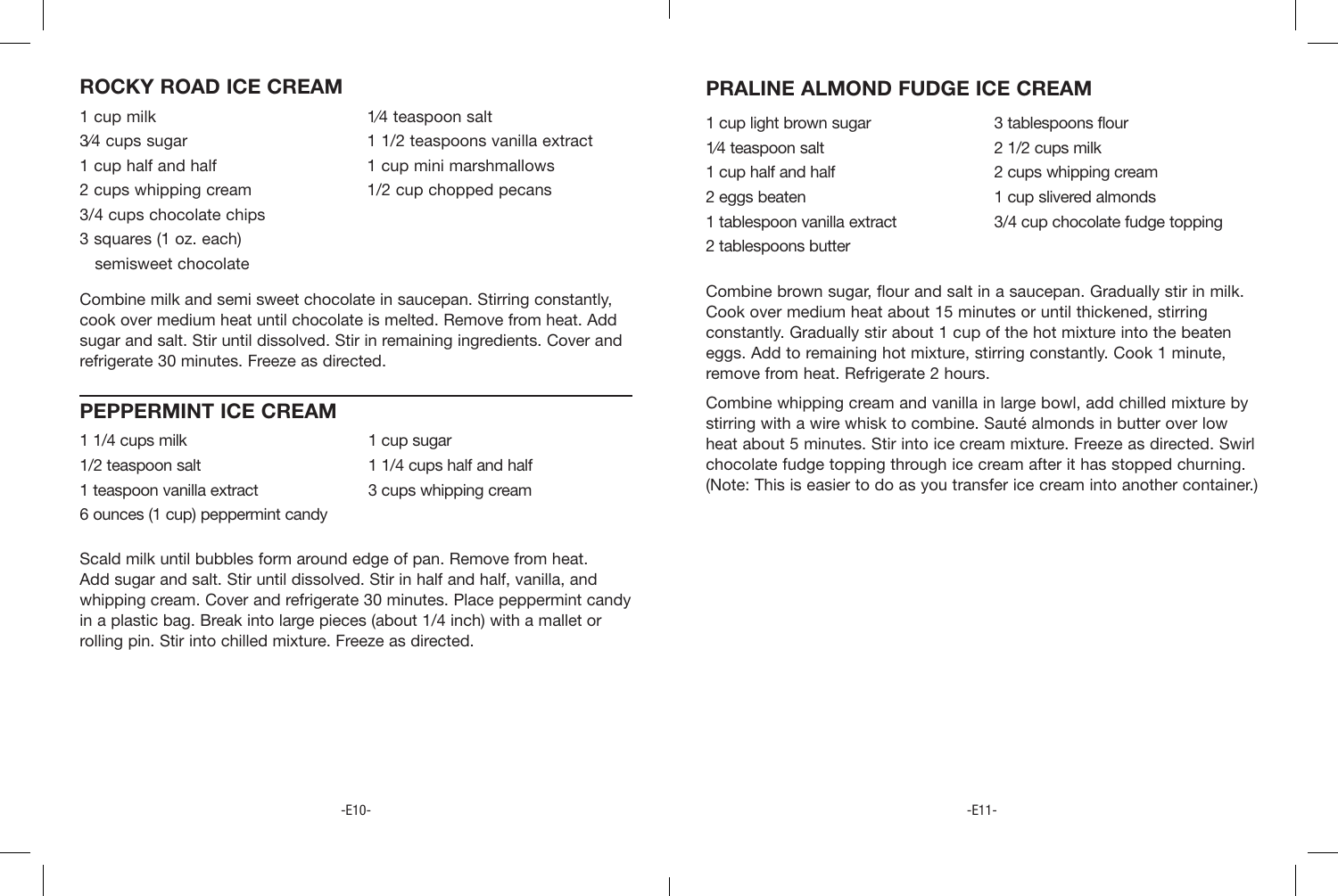### **Garantía Limitada de 1 Año**

Sunbeam Products, Inc. operando bajo el nombre de Jarden Consumer Solutions, o en Canadá, Sunbeam Corporation (Canada) Limited operando bajo el nombre de Jarden Consumer Solutions, (en forma conjunta, "JCS"), garantiza que por un período de un año a partir de la fecha de compra, este producto estará libre de defectos de materiales y mano de obra. JCS, a su elección, reparará o reemplazará este producto o cualquier componente del mismo que presente defectos durante el período de garantía. El reemplazo se realizará por un producto o componente nuevo o reparado. Si el producto ya no estuviera disponible, se lo reemplazará por un producto similar de valor igual o superior. Ésta es su garantía exclusiva. No intente reparar o ajustar ninguna función eléctrica o mecánica de este producto. Al hacerlo elimínará ésta garantía.

La garantía es válida para el comprador minorista original a partir de la fecha de compra inicial y la misma no es transferible. Conserve el recibo de compra original. Para solicitar servicio en garantía se requiere presentar un recibo de compra. Los agentes y centros de servicio de JCS o las tiendas minoristas que venden productos de JCS no tienen derecho a alterar, modificar ni cambiar de ningún otro modo los términos y las condiciones de esta garantía.

Esta garantía no cubre el desgaste normal de las piezas ni los daños que se produzcan como resultado de uso negligente o mal uso del producto, uso de voltaje incorrecto o corriente inapropiada, uso contrario a las instrucciones operativas, y desarme, reparación o alteración por parte de un tercero aieno a JCS o a un Centro de Servicio autorizado por JCS. Asimismo, la garantía no cubre actos fortuitos tales como incendios, inundaciones, huracanes y tornados.

### **¿Cuál es el límite de responsabilidad de JCS?**

JCS no será responsable de daños incidentales o emergentes causados por el incumplimiento de alguna garantía o condición expresa, implícita o legal.

Excepto en la medida en que lo prohíba la ley aplicable, cualquier garantía o condición implícita de comerciabilidad o aptitud para un fin determinado se limita, en cuanto a su duración, al plazo de la garantía antes mencionada.

JCS queda exenta de toda otra garantías, condiciones o manifestaciones, expresa, implícita, legal o de cualquier otra naturaleza.

JCS no será responsable de ningún tipo de daño que resulte de la compra, uso o mal uso del producto, o por la imposibilidad de usar el producto, incluidos los daños incidentales, especiales, emergentes o similares, o la pérdida de ganancias, ni de ningún incumplimiento contractual, sea de una obligación esencial o de otra naturaleza, ni de ningún reclamo iniciado contra el comprador por un tercero.

Algunas provincias, estados o jurisdicciones no permiten la exclusión o limitación de los daños incidentales o emergentes ni las limitaciones a la duración de las garantías implícitas, de modo que es posible que la exclusión o las limitaciones antes mencionadas no se apliquen en su caso.

Esta garantía le otorga derechos legales específicos y es posible que usted tenga otros derechos que varían de un estado, provincia o jurisdicción a otro.

### **Cómo solicitar el servicio en garantía**

<u>En los Estados Unidos</u><br>Si tiene alguna pregunta sobre esta garantía o desea recibir servicio de garantía, llame al 1-800-557-4825 y podrá obtener la dirección del centro de servicio que le resulte más conveniente. En Canadá

Si tiene alguna pregunta sobre esta garantía o desea recibir servicio de garantía, llame al

1-800-557-4825 y podrá obtener la dirección del centro de servicio que le resulte más conveniente. En los Estados Unidos, esta garantía es ofrecida por Sunbeam Products, Inc. operando bajo el nombre de Jarden Consumer Solutions, Boca Ratón, Florida 33431. En Canadá, esta garantía es ofrecida por Sunbeam Corporation (Canada) Limited operando bajo el nombre de Jarden Consumer Solutions, 20 B Hereford Street, Brampton, Ontario L6Y 0M1. Si usted tiene otro problema o reclamo en conexión con este producto, por favor escriba al Departamento de Servicio al Consumidor.

POR FAVOR NO DEVUELVA ESTE PRODUCTO A NINGUNA DE ESTAS DIRECCIONES NI AL LUGAR DE COMPRA. © 2012 Sunbeam Products, Inc. operando bajo el nombre de Jarden Consumer Solutions. Todos los derechos reservados. Distribuido por Sunbeam Products, Inc. operando bajo el nombre de Jarden Consumer Solutions, Boca Raton, Florida 33431.

www.rivalproducts.com

**RIVAL** 

# **Fabricador Eléctrico de Helado de 2 Cuartos de Galón**

Servicio de Asistencia al Cliente: www.rivalproducts.com 1-800-557-4825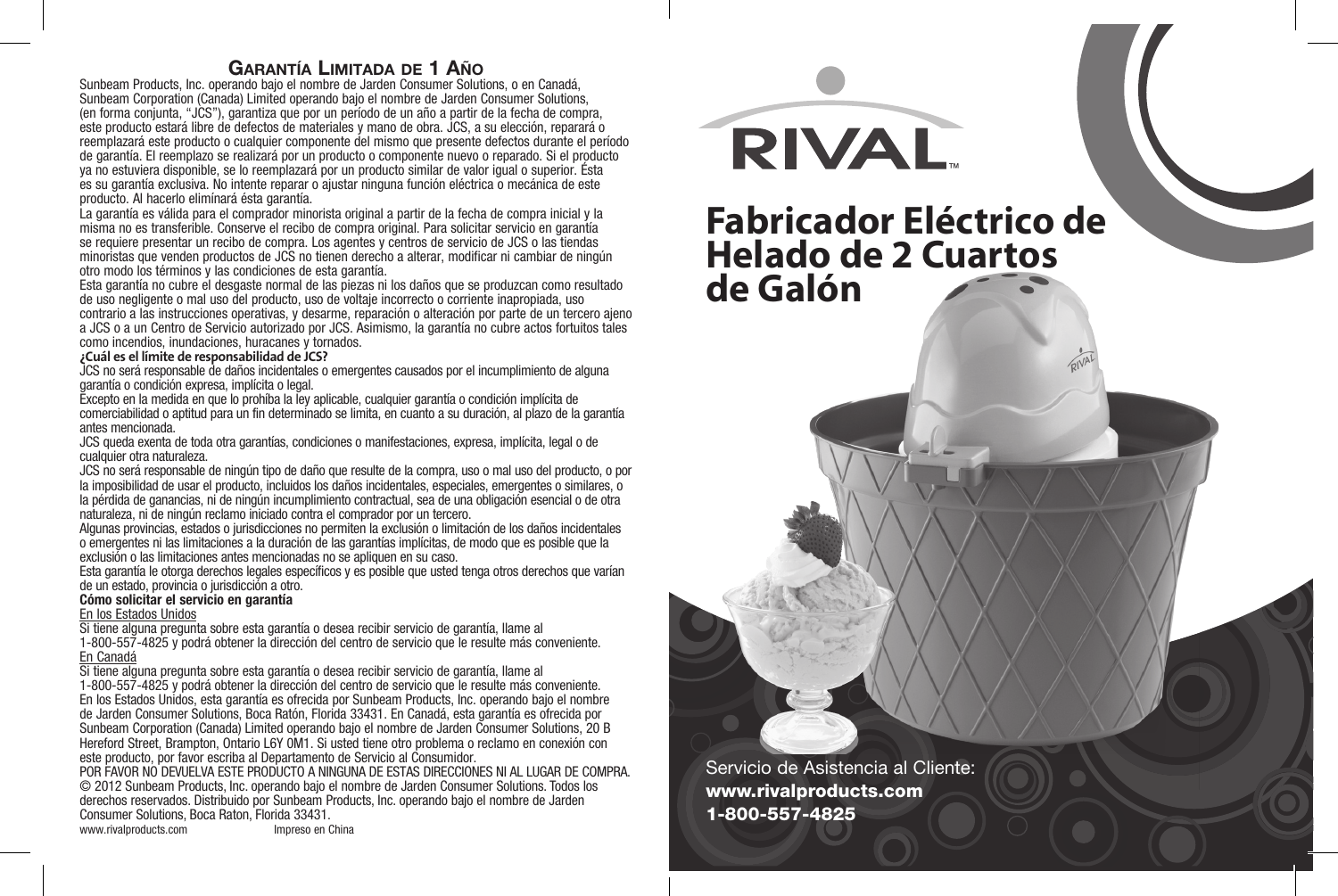# **INDICACIONES DE SEGURIDAD IMPORTANTES**

**Cuando use aparatos eléctricos, debe seguir una serie de precauciones básicas de seguridad, entre ellas:** 

# **LEA TODAS LAS INSTRUCCIONES ANTES DE USARLO**

- 1. To protect against fire, electric shock and personal injury, do not immerse appliance, its cord or plug, in water or other liquid.
- 2. Mantenga una vigilancia estrecha de la unidad cuando se use cerca de niños.
- 3. Desenchufe cuando no esté en uso, o antes de antes de montar o desmontar piezas y antes de limpiarla.
- 4. Evite tocar las partes cuando estén en movimiento. Mantenga las manos, cabello, ropa, así como las espátulas y otros utensilios alejados durante el funcionamiento para reducir riesgos de accidentes personales y/o daños en el artefacto.
- 5. No opere ningún aparato que tenga el cable o el enchufe dañados, cuando funcione mal, se haya caído o recibido cualquier tipo de daño. Devuelva el artefacto (vea garantía) para su examen, reparación o ajuste mecánico o eléctrico.
- 6. El uso de accesorios adicionales no recomendados o vendidos por el fabricante podrían causar incendios, descargas eléctricas o accidentes.
- 7. No lo use en exteriores.
- 8. No deje el cable colgando de la mesa o el mostrador, ni que toque superficies calientes, incluyendo la estufa.
- 9. Para desconectar, desenchufe del toma corriente.
- 10. No opere el Fabricador de Helado mientras esté vacío. Siempre tenga mezcla de helado dentro del ENVASE PARA HELADO cuando enchufe la unidad.
- 11. No use cable de extensión.

# **GUARDE ESTE INSTRUCTIVO**

Este aparato es para USO DOMESTICO SOLAMENTE. En el interior no hay piezas a las que el usuario les pueda dar mantenimiento. El motor de la unidad no necesita lubricación. No intente dar mantenimiento ni reparar este producto.



# **Preguntas o Comentarios**

800-557-4825 o al www.rivalproducts.com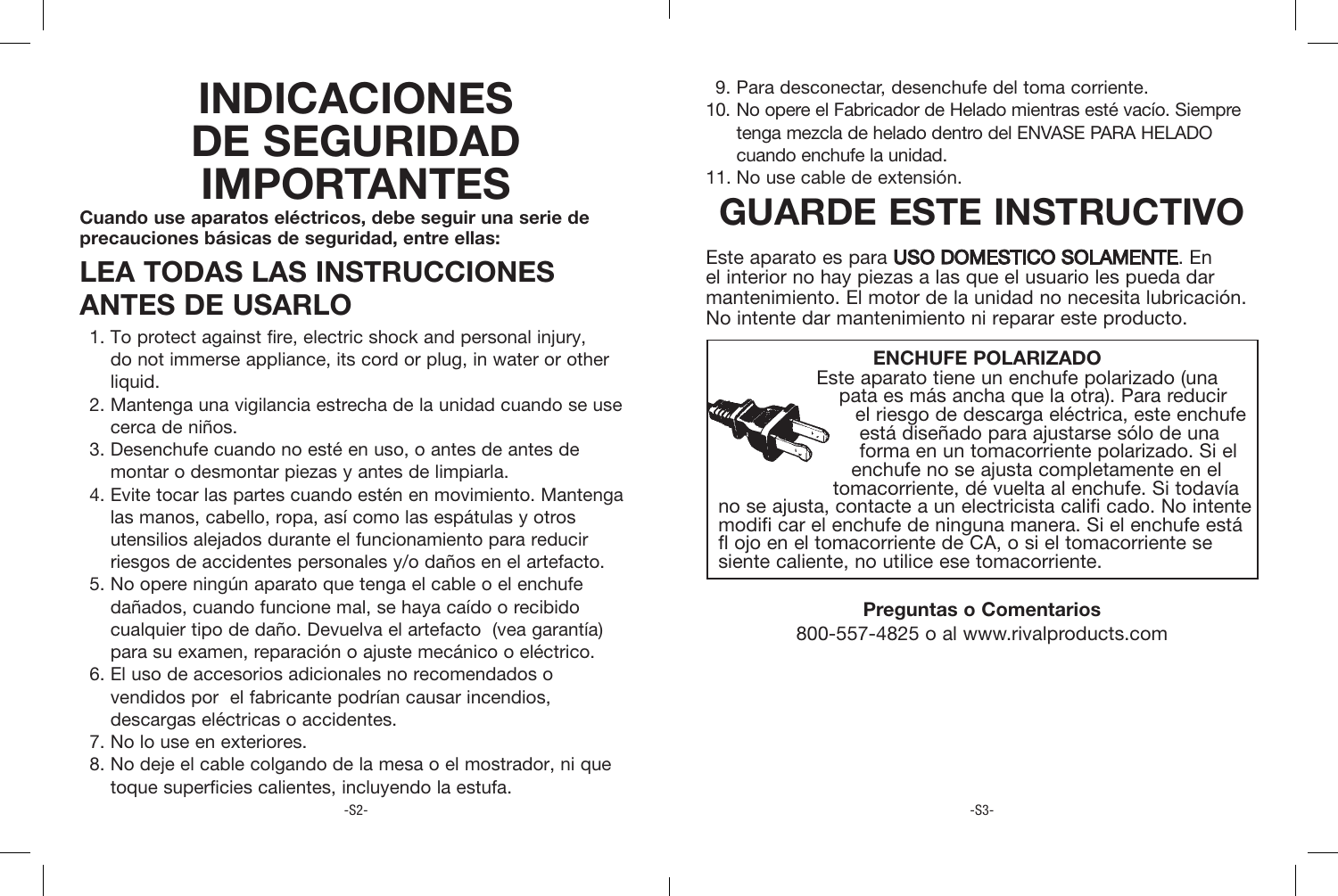## **CONOZCA SU FABRICADOR DE HELADO**

### **A.MOTOR (DISEÑO CONO DE NIEVE)**

Montado en la parte superior. Engrana la PALETA y cierra hasta el cubo enfriador.

### **B.CUBIERTA**

La pestaña de la CUBIERTA encaja sobre la ranura del ENVASE DE HELADO.

### **C.PALETA**

El extremo superior encaja dentro del orificio del centro de la CUBIERTA y engrana en el MOTOR.

### **D.ENVASE PARA HELADO**

El recipiente contiene la mezcla de helado.

### **E. CERRADURAS**

Las CERRADURAS se usan para asegurar el MOTOR al CUBO ENFRIADOR (Ver diagrama que se muestra en la parte inferior izquierda de esta página en las instrucciones para cerrar y liberar)

### **F. CUBO ENFRIADOR**

Mantiene la sal de roca y el hielo.



**E**



# **COMO USAR SU FABRICADOR DE HELADO**

**NOTA:** Antes de usarlo por primera vez, lave todas las partes excepto la UNIDAD DE MOTOR (vea "COMO LIMPIAR SU FABRICADOR DE HELADO").

- 1. Empiece con el ENVASE DE HELADO fuera del CUBO ENFRIADOR. Vierta el helado pre-mezclado de la receta o la mezcla dentro del ENVASE DE HELADO. Llene el ENVASE DE HELADO solo hasta 3/4 de capacidad, ya que la mezcla se va a expandir mientras se congela.
- 2. Inserte la PALETA, asegúrese que esté centrado dentro del ENVASE.
- 3. Coloque la CUBIERTA sobre el ENVASE DE HELADO, asegúrese que el extremo superior de la PALETA entre dentro del orificio de la CUBIERTA.
- 4. Coloque el ENVASE DE HELADO cubierto en el CUBO ENFRIADOR.
- 5. Coloque el MOTOR sobre el ENVASE DE HELADO, asegúrese que el extremo de la PALETA se inserte en el orificio debajo del MOTOR. Asegúrese también de alinear los brazos de soporte del MOTOR sobre las CERRADURAS del CUBO ENFRIADOR. Rote las CERRADURAS en sentido de las agujas del reloj para trancar el MOTOR sobre el CUBO ENFRIADOR.
- 6. Enchufe el cable eléctrico. El Motor automáticamente se prenderá y ENVASE DE HELADO empezará a girar.

**NOTA:** La PALETA no rotará; solamente va a rotar el ENVASE DE HELADO.

- 7. Mientras el fabricador de helado está en marcha, distribuya 2 pulgadas de hielo alrededor de la parte inferior del CUBO ENFRIADOR. Luego espolvoree aproximadamente ¼ de taza de SAL DE ROCA uniformemente sobre la capa de hielo. (Vea "Puntos Importantes" en la próxima página). **DEBE USARSE SAL DE ROCA. PARA MEJORES RESULTADOS USE SAL DE ROCA RIVAL.**
- 8. Continúe añadiendo capas de hielo y SAL DE ROCA hasta que el nivel del hielo alcance el tope del ENVASE DE HELADO rotando.
- 9. El helado debe estar batiéndose aproximadamente entre 30-40 minutos o hasta que se obtenga la consistencia deseada. Nota: El Motor no se va a detener automáticamente cuando el helado esté listo. Para revisar la consistencia, desenchufe, libere el MOTOR y retírelo junto con la CUBIERTA. Vuelva a colocar el MOTOR y la CUBIERTA y enchufe para continuar batiendo.

**NOTA:** Si el fabricador de helado se detiene antes que se complete el proceso (aproximadamente 30-40 minutos), hay que revisar si algunos cubos grandes de hielo se quedaron atascados en el envase de helado al rotar. (Vea "Puntos Importantes")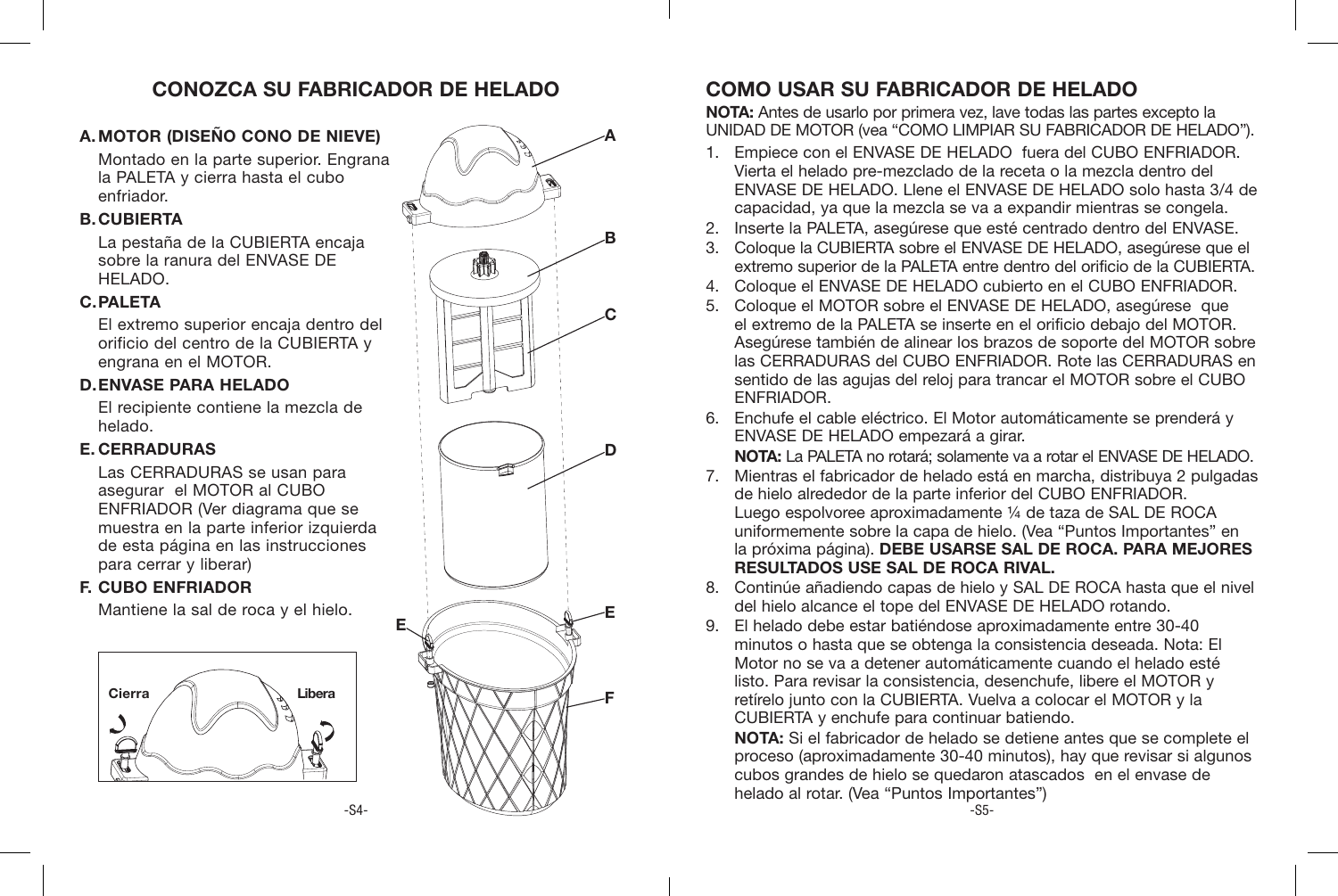10. Cuando se alcance la consistencia deseada del helado, desenchufe la unidad y retire el MOTOR. Limpie cuidadosamente para remover toda sal y agua antes de destapar la CUBIERTA. Levante la PALETA y con una espátula de goma raspe completamente. El Helado se puede comer inmediatamente como un helado blando o puede ser Endurecido y Madurado posteriormente de acuerdo a las instrucciones de la siguiente página.

### **COMO MADURAR Y ENDURECER HELADO MÉTODO DE CONGELAMIENTO DEL CUBO ENFRIADOR**

- 1. Llene el ENVASE DE HELADO con helado fresco recién mezclado y coloque la CUBIERTA. Ponga una cubierta de papel plástico sobre la CUBIERTA y asegure con una liga de goma.
- 2. Vuelva a colocar el ENVASE DE HELADO dentro del CUBO ENFRIADOR vacío.
- 3. Vuelva a colocar hielo fresco y SAL DE ROCA en capas dentro del CUBO ENFRIADOR ( vea "Como Usar su Fabricador de Helados" sección previa) cubriendo todo el ENVASE DE HELADO incluyendo la CUBIERTA.
- 4. Cubra el CUBO ENFRIADOR con una toalla doblada o varios papeles de periódico para aislamiento y permita que se endurezca por dos a tres horas. El tiempo de endurecimiento varía de acuerdo al tipo de mezcla para helado que se utilice.

### **MÉTODO DE CONGELAMIENTO CASERO**

### **Contenedores de Helado:**

- 1. Llene el ENVASE DE HELADO con helado fresco recién mezclado y coloque la CUBIERTA. Ponga una cubierta de papel plástico sobre la CUBIERTA y asegure con una liga de goma.
- 2. Coloque el ENVASE DE HELADO solamente (no el CUBO ENFRIADOR ) en un congelador casero por varias horas.

### **Contenedores de Plástico:**

- 1. Ponga el helado en un contenedor de plástico; deje ½ de pulgada para expandirse. Cubra con una tapa ajustada.
- 2. Colóquelo en un congelador casero por varias horas.

# **COMO LIMPIAR SU FABRICADOR DE HELADO**

**MOTOR (DISEÑO CONO DE NIEVE):** Desenchufe. Nunca sumerja el MOTOR en agua. Limpie con un paño levemente empapado en agua.

**ENVASE DE HELADO, CUBIERTA Y PALETA:** Lave en agua caliente jabonosa. Enjuague y seque completamente. Importante: EL ENVASE DE HELADO debe ser secado con una toalla; si se deja "secar al aire libre", pueden aparecer manchas de agua. No le ponga la CUBIERTA hasta que el envase de helado no esté seco. No coloque ninguna de las partes en el lavaplatos.

**CUBO ENFRIADOR DE HELADO:** Después de cada uso, limpie completamente y remueva el agua salina residual.

# **PUNTOS IMPORTANTES**

**PARA TENER UN HELADO SUAVE Y CREMOSO:** Siga las instrucciones de las cantidades de agua y sal indicadas. A medida que el hielo se derrite y el nivel de hielo desciende, agregue pequeñas cantidades de hielo y SAL DE ROCA para mantener el nivel original.

**PARA AFLOJAR EL HIELO ATASCADO:** Desenchufe el cable eléctrico y manualmente dele vueltas al envase de helado varias veces. Enchufe nuevamente para iniciar el proceso de batido. Si continúa el atascamiento, añada 2 tazas de agua al CUBO ENFRIADOR.

**IHELADO:** El helado debe estar batiéndose aproximadamente entre 30-40 minutos o hasta que se tenga la consistencia deseada. El Motor no se detendrá automáticamente cuando el helado esté listo. Si el motor se detiene, favor siga las instrucciones mencionadas antes **"PARA AFLOJAR EL HIELO ATASCADO".**

**COLOCARLO EN EL FREGADERO** o debajo del drenaje del fregadero para capturar el exceso de agua.

**SEGURIDAD DE APAGADO AUTOMÅTICO:** Este fabricador de helado está equipado con un sistema de SEGURIDAD DE APAGADO AUTOMÅTICO. Si el motor se recalienta se apagará. Para reiniciar el fabricador de helado, hay que seguir los siguientes pasos:

- 1. Desenchufe el fabricador de helados.
- 2. Espere por lo menos 20 minutos para que el motor se enfríe.
- 3. Enchufe y proceda a operarlo normalmente.

## **Helado Casero Delicioso**

Para helados de delicioso sabor casero, use las Mezclas para Helado Rápidas y Fáciles de Rival™ para crear sus recetas favoritas.

Son rápidas, fáciles y saben deliciosas!

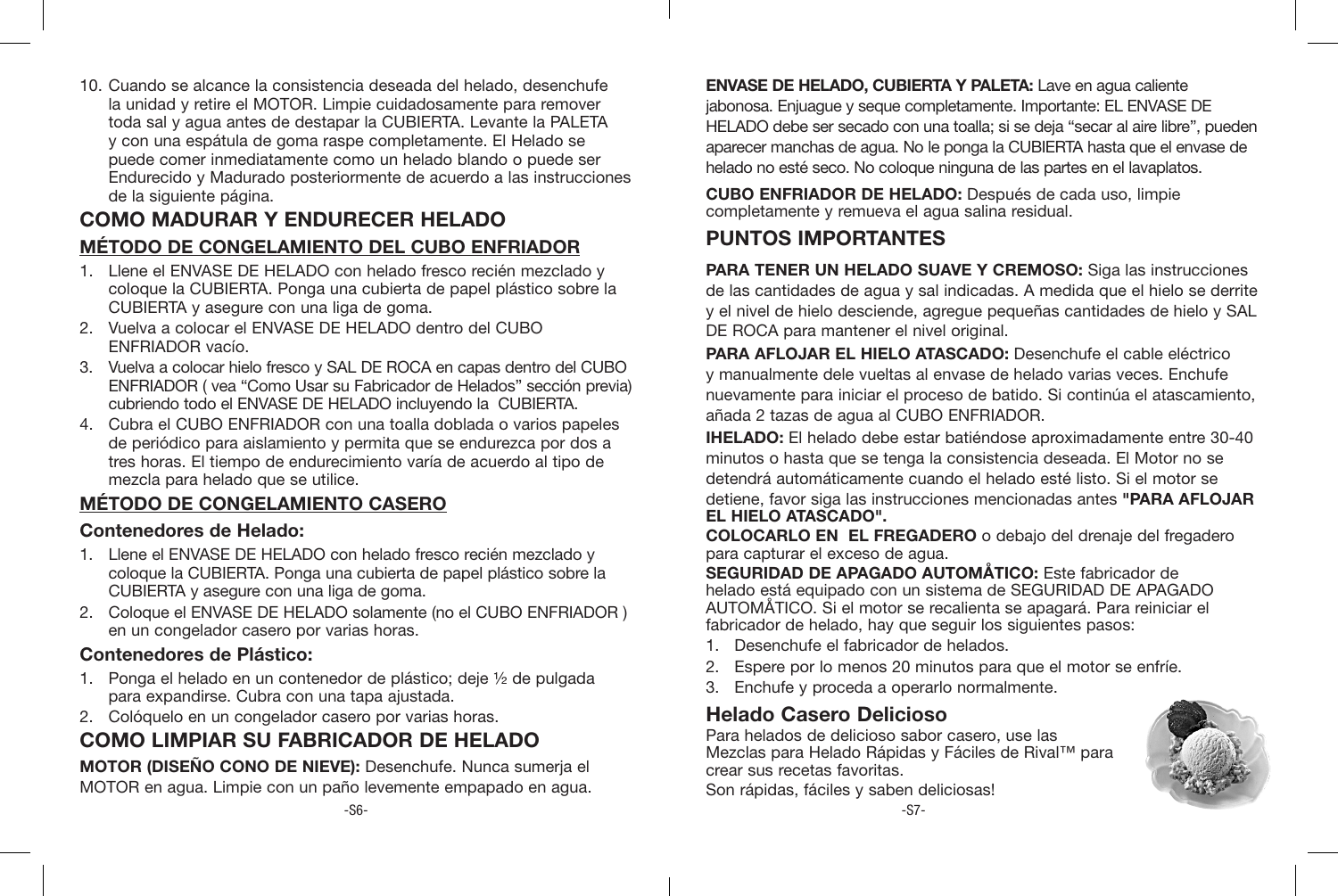Las Mezclas para helado de Rival™ están empaquetadas en cómodos paquetes de 8 oz. Cada paquete hace hasta 2 cuartos galón de helado delicioso. Se consigue en muchas tiendas al detal o para mayor información visite www.rivalproducts.com.

Preguntas o comentarios? 1-800-557-4825.

# **RECETAS**

### **SUGERENCIA PARA RECETAS BAJAS EN GRASA**

Para reducir el contenido de grasa, sustituya leche de 1% en lugar de leche entera, leche entera en lugar de crema de leche, leche evaporada descremada en lugar de crema para batir. Los productos lácteos altos en grasa-como crema para batir-crean un postre suave, rico y cremoso. Los que son bajos en grasa crean postres más ligeros con una mínima diferencia en textura.

# **HELADO DE VAINILLA**

| 1 taza de leche                                                                | 1 taza de azúcar         |
|--------------------------------------------------------------------------------|--------------------------|
| Una pizca de sal                                                               | 1 taza de crema de leche |
| $1\frac{1}{2}$ cucharadita de extracto de vainilla 2 tazas de crema para batir |                          |

Caliente la leche hasta que burbujee en los bordes de la olla. Retire del fuego. Añada azúcar y sal. Revuelva hasta disolver. Añada revolviendo la crema de leche, vainilla y la crema para batir. Cubra y refrigere 30 minutos. Congele como se indica.

### **Fresa:**

Agregue 1 ½ taza de puré de fresas para enfriar la mezcla antes de congelar.

### **Banana:**

Agregue 1 ½ taza de puré de bananas para enfriar la mezcla antes de congelar.

### **Melocotón:**

Agregue 1 ½ taza de puré de melocotones para enfriar la mezcla antes de  $_{-S8-}$   $_{-S8-}$ 

# **HELADO DE CHOCOLATE**

| 1 1/2 de taza de azúcar | 3 cuadritos de chocolate (de 1 onza   |
|-------------------------|---------------------------------------|
| 1 cucharada de maicena  | cada uno) semidulce, derretido        |
| 1⁄4 cucharadita de sal  | 2/3 de taza de crema de leche         |
| 3 tazas de leche        | 1 taza de crema para batir            |
| 2 huevos, batidos       | 1 cucharadita de extracto de vainilla |
|                         |                                       |

Combine el azúcar, maicena y sal en una olla. Gradualmente añádale la leche. Cocine a fuego mediano hasta que la mezcla empiece a hervir, revolviendo constantemente. Gradualmente añada 1 taza de la mezcla caliente a los huevos batidos. Añádaselo a la mezcla caliente que quedaba, revolviendo constantemente. Cocine y revuelva a fuego lento hasta que espese ligeramente (como 2 minutos). Añada revolviendo el chocolate derretido. Bata con una batidora hasta que la mezcla quede suave. Añada revolviendo la crema de leche, la crema para batir y la vainilla. Cubra y refrigere por 2 horas. Congele como se indica.

# **HELADO CON PEDACITOS DE CHOCOLATE**

| 1 1/ <sub>4</sub> taza de leche | 1 cucharadita de extracto de vainilla |
|---------------------------------|---------------------------------------|
| 1 ½ de taza de azúcar           | 3 tazas de crema para batir           |
| 1⁄2 cucharadita de sal          | 6 onzas (1 taza) de chocolate         |
| 1 ¼ tazas de crema de leche     | semidulce rallado o en pedacitos      |

Caliente la leche hasta que burbujee en los bordes de la olla. Retire del fuego. Añada azúcar y sal. Revuelva hasta disolver. Añada revolviendo la crema de leche, vainilla y la crema para batir. Cubra y refrigere 30 minutos. Congele como se indica. Después de retirar la PALETA, revuélvalo inmediatamente con el chocolate.

### **Pedacitos de Chocolate y Menta:**

Agregue 1 cucharadita de extracto de menta y ¼ de cucharadita de colorante verde para comida a la mezcla antes de refrigerar. Proceda como se indica.